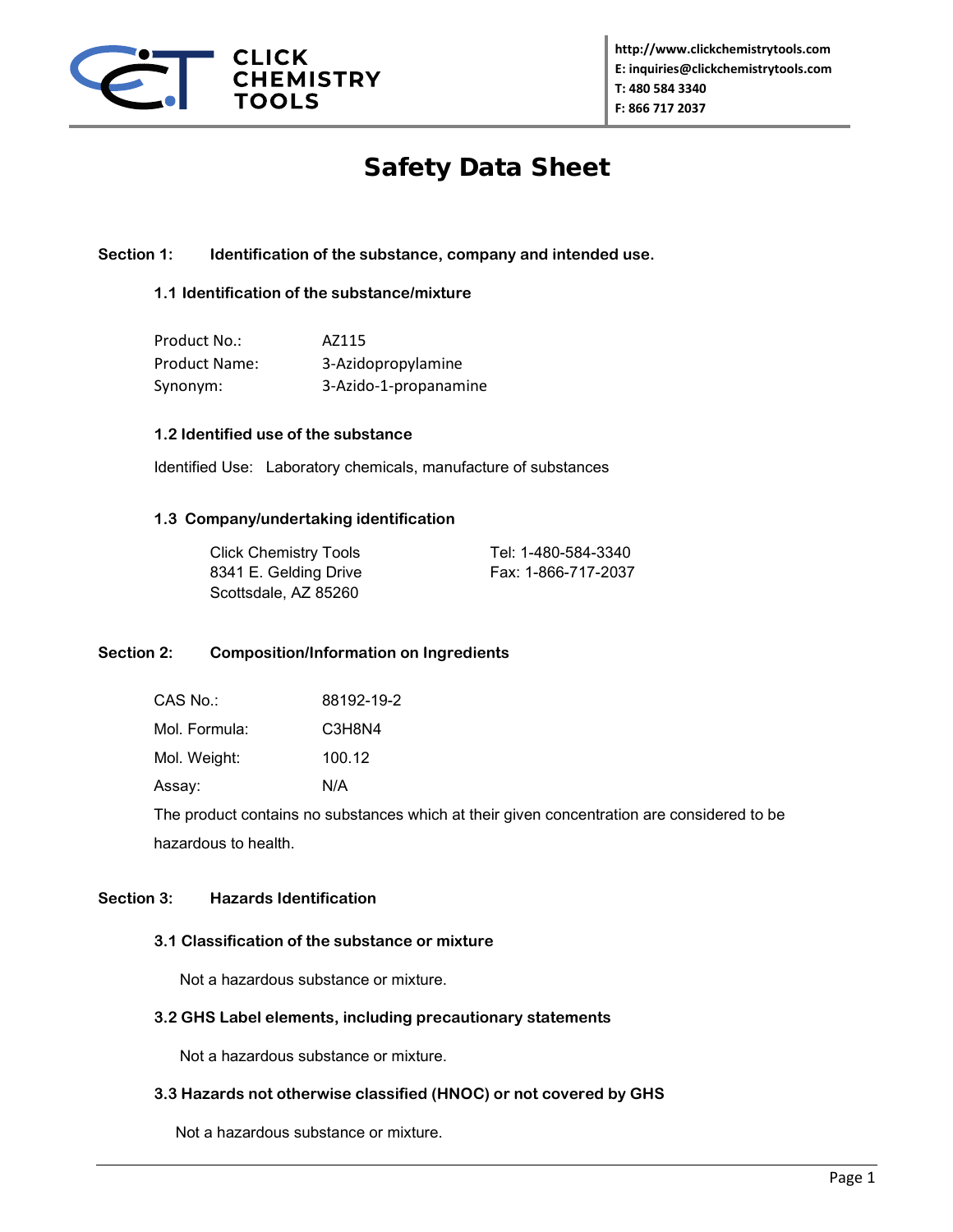## **Section 4: First-Aid Measures**

#### **4.1 Description of first aid measures**

#### **If inhaled**

 Not expected to be an inhalation hazard under anticipated conditions of normal use of this material. Consult a physician if necessary.

## **In case of skin contact**

Rinse with plenty of water. Immediate medical attention is not required.

## **In case of eye contact**

Rinse cautiously with water for several minutes. Remove contact lenses, if present and easy to do.

## **If swallowed**

 Not expected to present a significant ingestion hazard under anticipated conditions of normal use. If you feel unwell, seek medical advice.

# **4.2 Indication of any immediate medical attention and special treatment needed**

Treat symptomatically.

# **4.3 Most important symptoms and effects, both acute and delayed**

Not Applicable

# **4.4 Indication of any immediate medical attention and special treatment needed**

None

# **Section 5: Fire Fighting Measures**

#### **5.1 Extinguishing media**

Water spray. Carbon dioxide (CO2). Foam. Dry chemical.

# **5.2 Advice from firefighters**

Standard procedure for chemical fires.

# **5.3 Further information**

No data available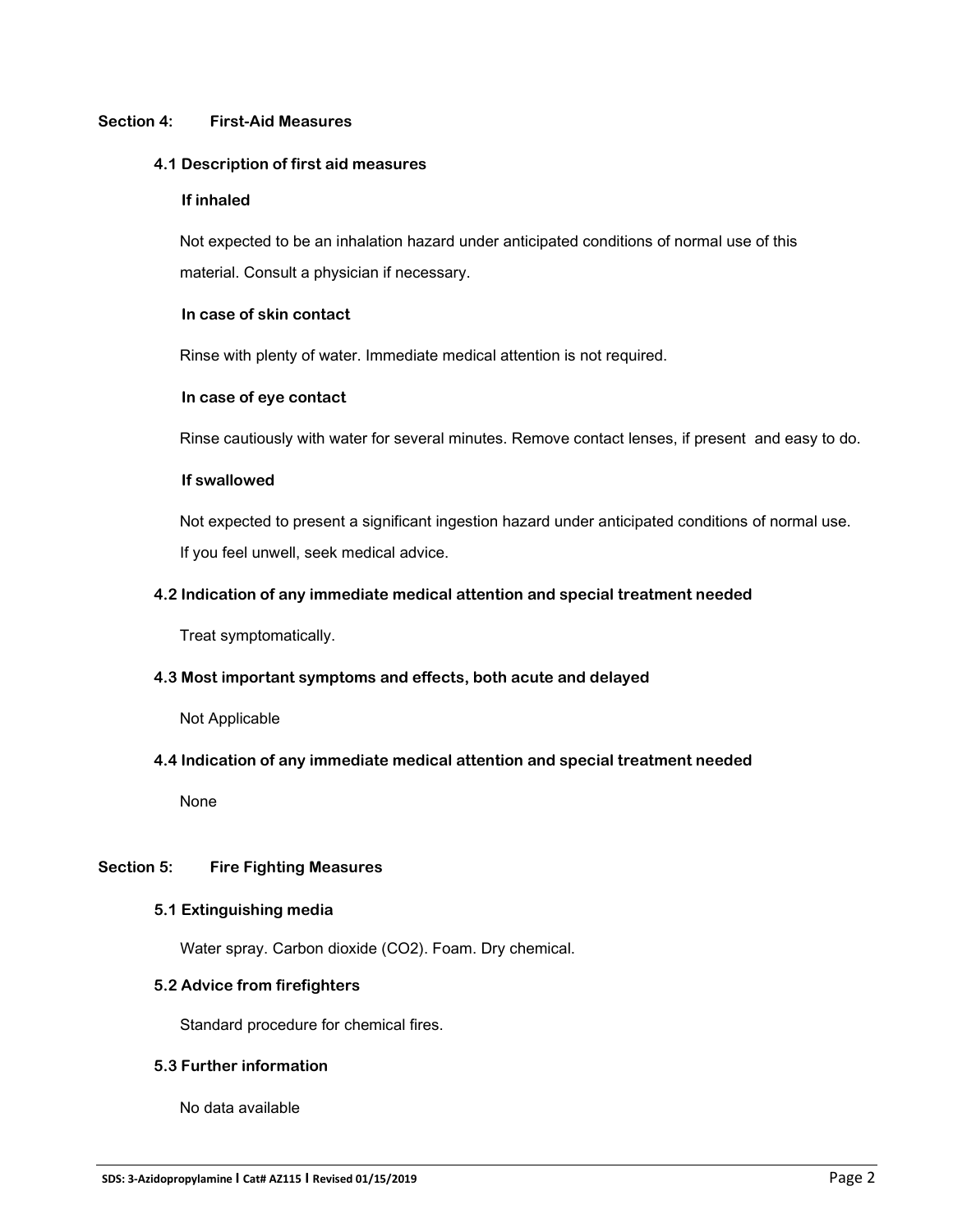#### **Section 6: Accidental Release Measures**

#### **6.1 Personal precautions, protective equipment and emergency procedures**

 Ensure adequate ventilation. Always wear recommended Personal Protective Equipment. Use personal protection equipment. See Section 8 for more detail.

## **6.2 Environmental precautions**

No special environmental precautions required.

## **6.3 Methods and materials for containment and cleaning up**

Take up mechanically, placing in appropriate containers for disposal.

#### **6.4 Reference to other sections**

See Section 8 for additional information.

# **Section 7: Handling and Storage**

## **7.1 Precautions for safe handling**

 Always wear recommended Personal Protective Equipment. No special handling advices are necessary.

# **7.2 Conditions for safe storage, including any incompatibilities**

Keep in a dry, cool and well-ventilated place.

#### **7.3 Specific end use(s)**

For research use only.

# **Section 8: Exposure Controls/Personal Protection**

#### **8.1 Control parameters**

#### **Exposure Limits**

Contains no substances with occupational exposure limit values

#### **Engineering measures**

Ensure adequate ventilation, especially in confined areas

#### **8.2 Exposure controls**

# **Personal Protective Equipment**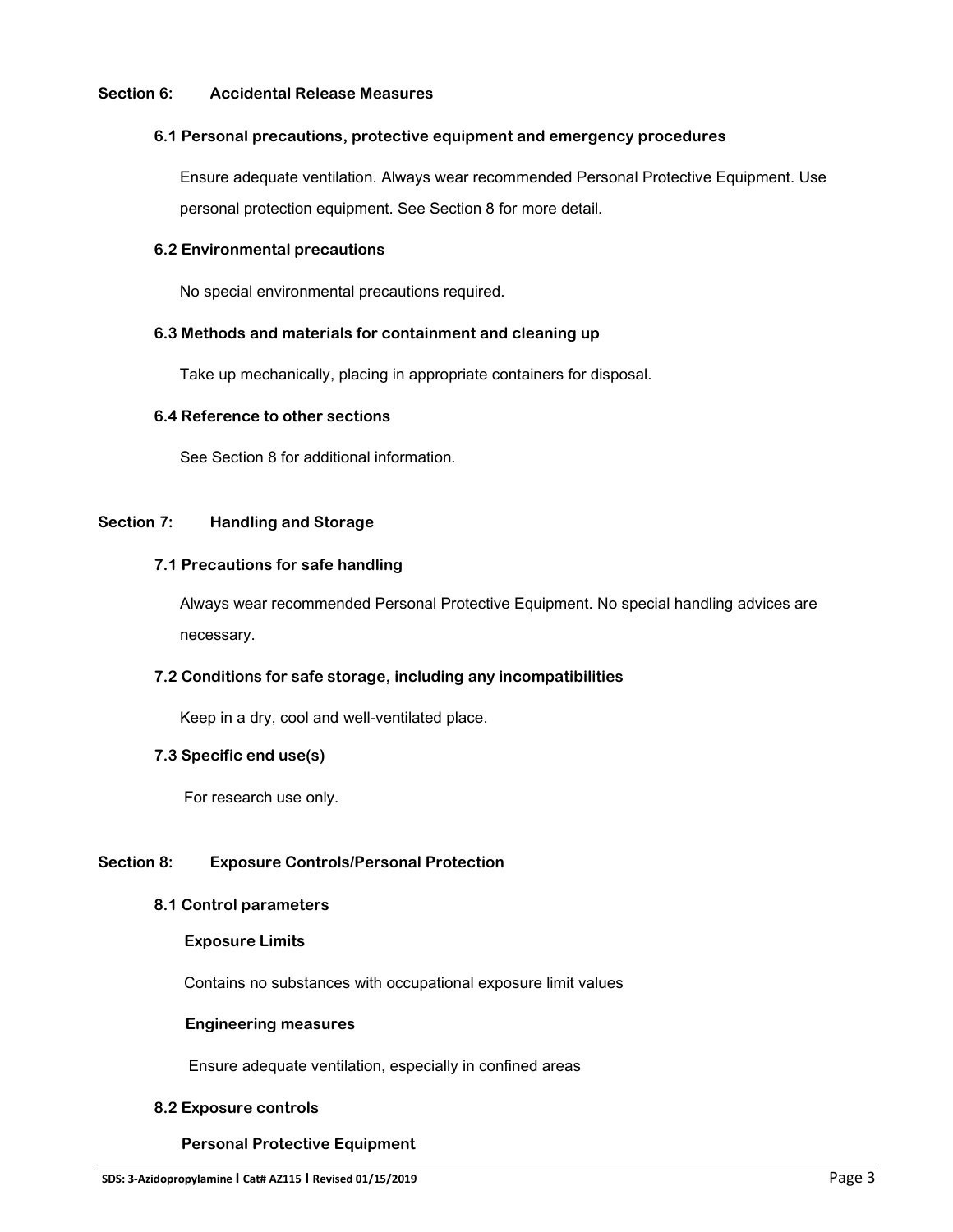# **Respiratory protection**

 In case of insufficient ventilation wear respirators and components tested and approved under appropriate government standards

#### **Hand protection**

Wear suitable gloves Glove material: Compatible chemical-resistant gloves

# **Eye/Face protection**

Wear tight sealing safety goggles

#### **Skin/Body Protection**

Wear suitable protective clothing

#### **Hygiene measures**

Handle in accordance with good industrial hygiene and safety practice

# **Control of Environmental exposure**

No special environmental precautions required

# **Section 9: Physical and Chemical Properties**

# **9.1 Information on basic physical and chemical properties**

| a) Appearance                            | White to slightly grey crystalline to amorphous solid |
|------------------------------------------|-------------------------------------------------------|
| b) Odor                                  | No data available                                     |
| c) Odor Threshold                        | No data available                                     |
| d) pH                                    | Not Applicable                                        |
| e) Melting / Freezing points             | °C and °F Mixture has not been tested                 |
| f) Initial boiling point & boiling range | °C and °F Mixture has not been tested                 |
| g) Flash point                           | °C and °F Mixture has not been tested                 |
| h) Evaporation rate                      | No data available                                     |
| i) Flammability (solid, gas)             | No data available                                     |
| j) Explosive limits                      | Mixture has not been tested                           |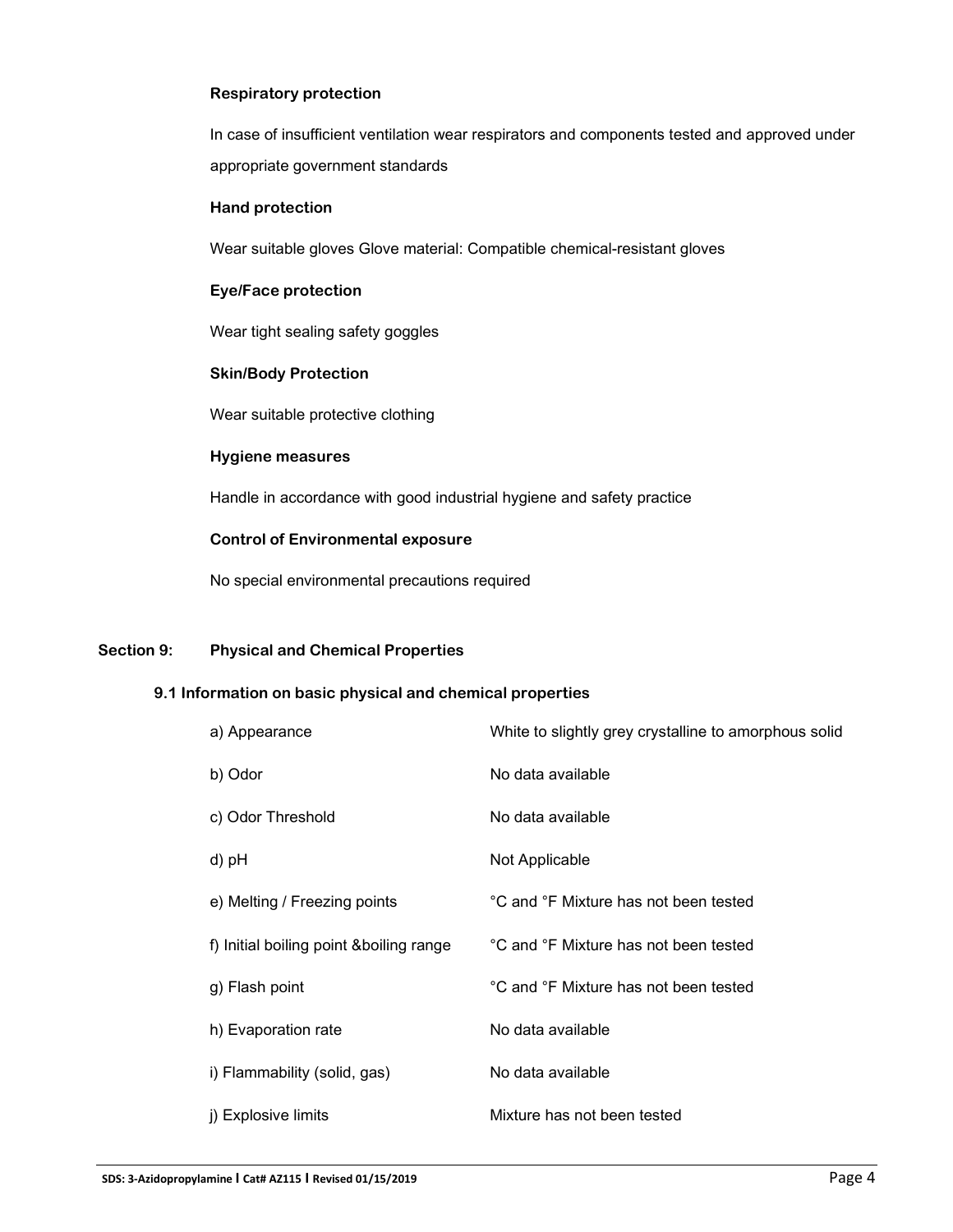| k) Vapor pressure                                           | Mixture has not been tested |
|-------------------------------------------------------------|-----------------------------|
| I) Vapor pressure                                           | Mixture has not been tested |
| m) Relative density                                         | Mixture has not been tested |
| n) Water solubility                                         | Water, DMSO, DMF            |
| o) Partition coefficient: n-octanol/water No data available |                             |
| p) Auto-ignition temperature                                | No data available           |
| q) Decomposition temperature                                | No data available           |
| r) Viscosity                                                | No data available           |
| s) Explosive properties                                     | No data available           |
| t) Oxidizing properties                                     | No data available           |

# **9.2 Other safety information**

No data available.

## **Section 10: Stability and Reactivity**

**10.1 Reactivity**

None known

# **10.2 Chemical stability**

Stable under normal conditions

# **10.3 Possibility of hazardous reactions**

Hazardous reaction has not been reported

# **10.4 Conditions to avoid**

No information available

# **10.5 Incompatible materials**

No dangerous reaction known under conditions of normal use

# **10.6 Hazardous decomposition products**

No data available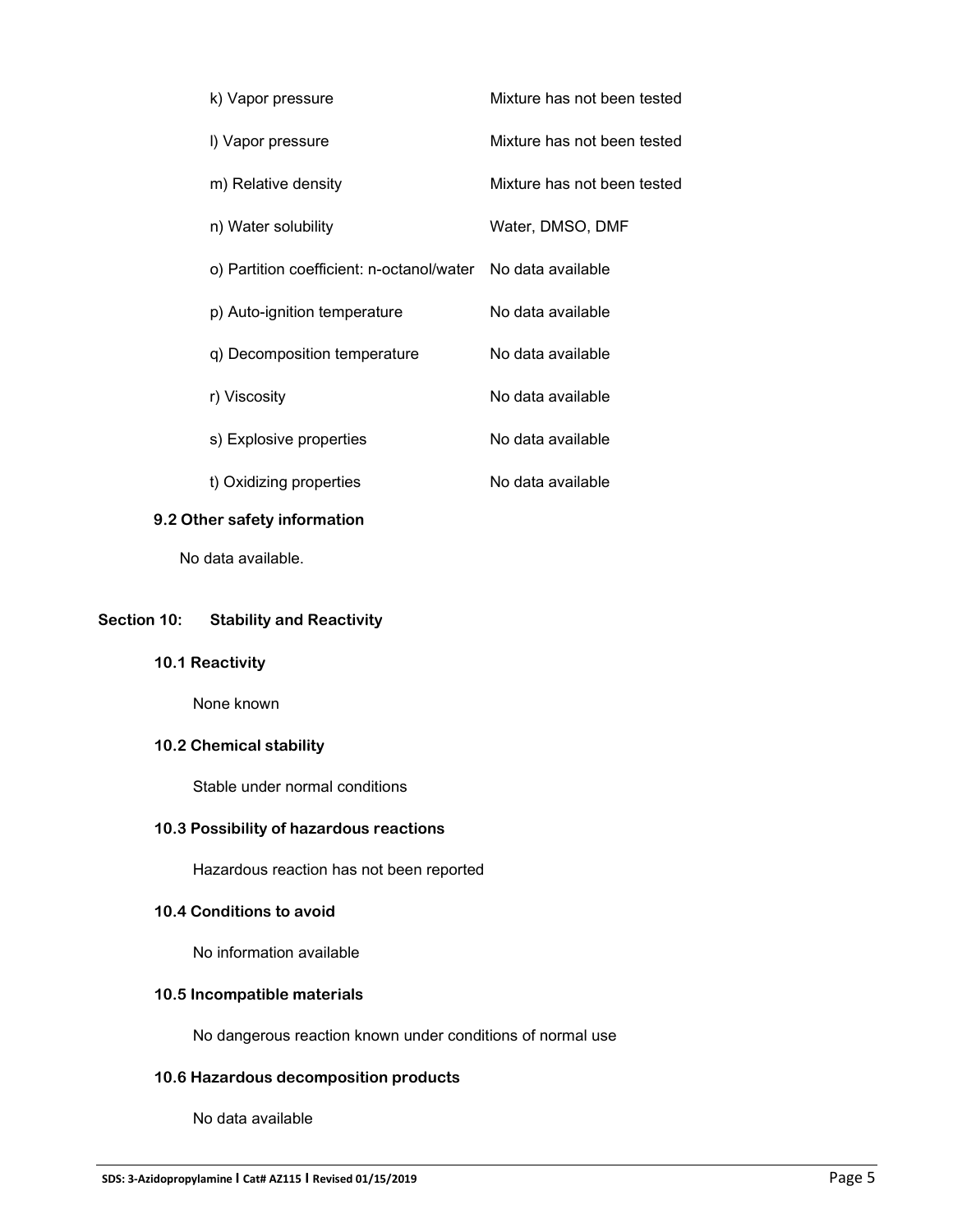## **Section 11: Toxicological Information**

**11.1 Information on toxicological effects**

 **There is no evidence available indicating acute toxicity**

## **11.2 Principal Routes of Exposure**

| <b>Irritation</b>               | Conclusive but not sufficient for classification |
|---------------------------------|--------------------------------------------------|
| <b>Corrosivity</b>              | Conclusive but not sufficient for classification |
| <b>Sensitization</b>            | Conclusive but not sufficient for classification |
| <b>STOT - Single Exposure</b>   | Conclusive but not sufficient for classification |
| <b>STOT - Repeated Exposure</b> | Conclusive but not sufficient for classification |
| Carcinogenicity                 | Conclusive but not sufficient for classification |
| <b>Mutagenicity</b>             | Conclusive but not sufficient for classification |
| <b>Reproductive toxicity</b>    | Conclusive but not sufficient for classification |
| <b>Aspiration hazard</b>        | Conclusive but not sufficient for classification |

#### **Section 12: Ecological Information**

#### **12.1 Toxicity**

Contains no substances known to be hazardous to the environment or not degradable in waste water treatment plants.

# **12.2 Persistence and degradability**

No information available

# **12.3 Bio accumulative potential**

No information available

# **12.4 Results of PBT and vPvB assessment**

This mixture does not contain any substances that are assessed to be a PBT or a vPvB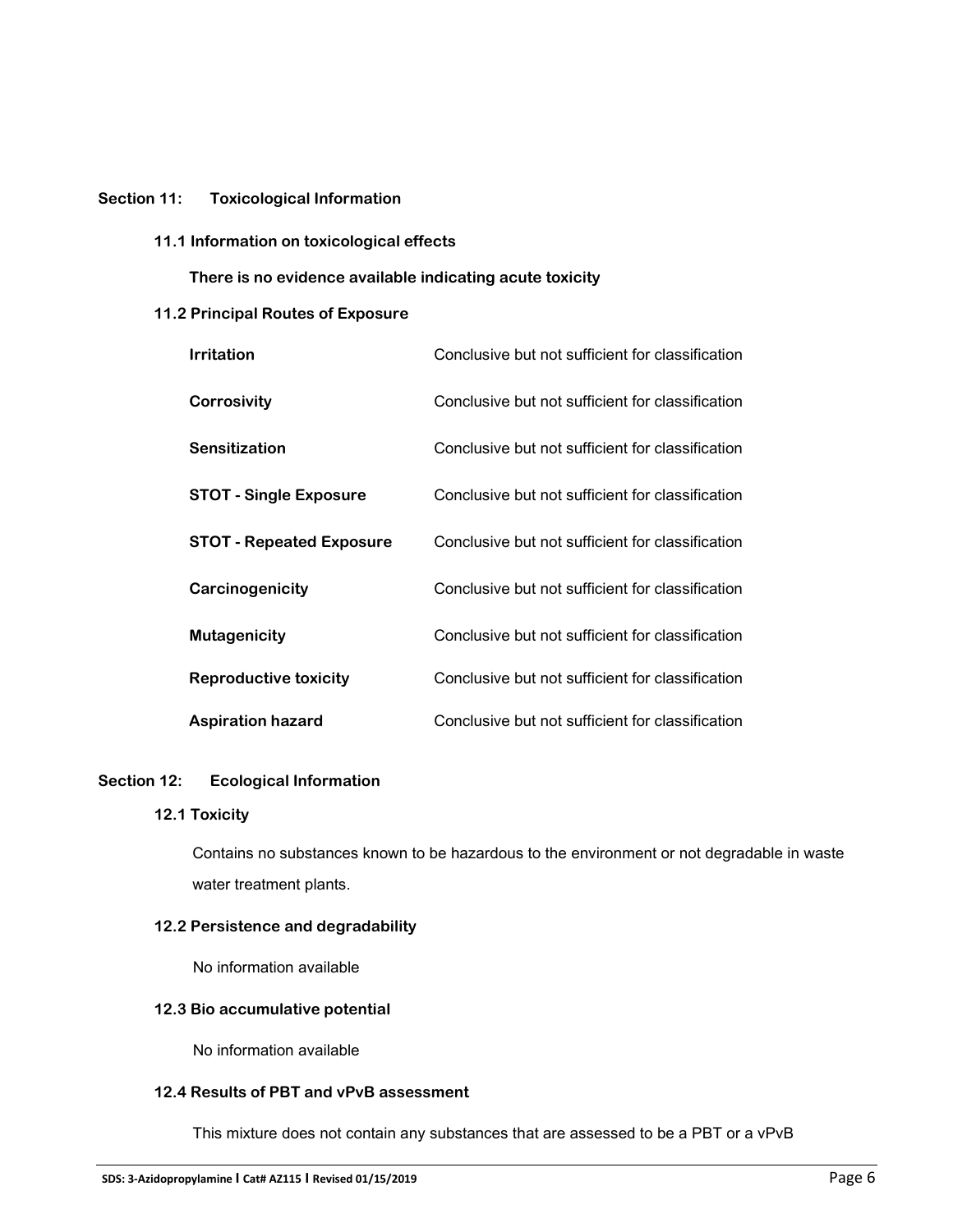# **12.5 Other adverse effects**

No information available

## **Section 13: Disposal Considerations**

#### **13.1 Waste treatment methods**

The generation of waste should be avoided or minimized wherever possible. Empty containers or liners may retain some product residues. This material and its container must be disposed of in according to approved disposal technique. Disposal of this product, its solutions or of any byproducts, shall comply with the requirements of all applicable local, regional or national/federal regulations.

# **Section 14: Transport Information**

## **14.1 IATA / ADR / DOT-US / IMDG**

Not regulated in the meaning of transport regulations.

| Not Applicable |
|----------------|
| Not Applicable |
| Not Applicable |
| Not Applicable |
| Not Applicable |
| Not Applicable |
|                |

 **Transport in bulk according to Annex II of MARPOL 73/78 and the IBC Code**

Not Applicable

# **Section 15: Regulatory Information**

#### **15.1 SARA 313 Components**

This product is not regulated by SARA

# **15.2 Clean Air Act, Section 112 Hazardous Air Pollutants (HAPs) (see 40 CFR 61)**

This product does not contain HAPs